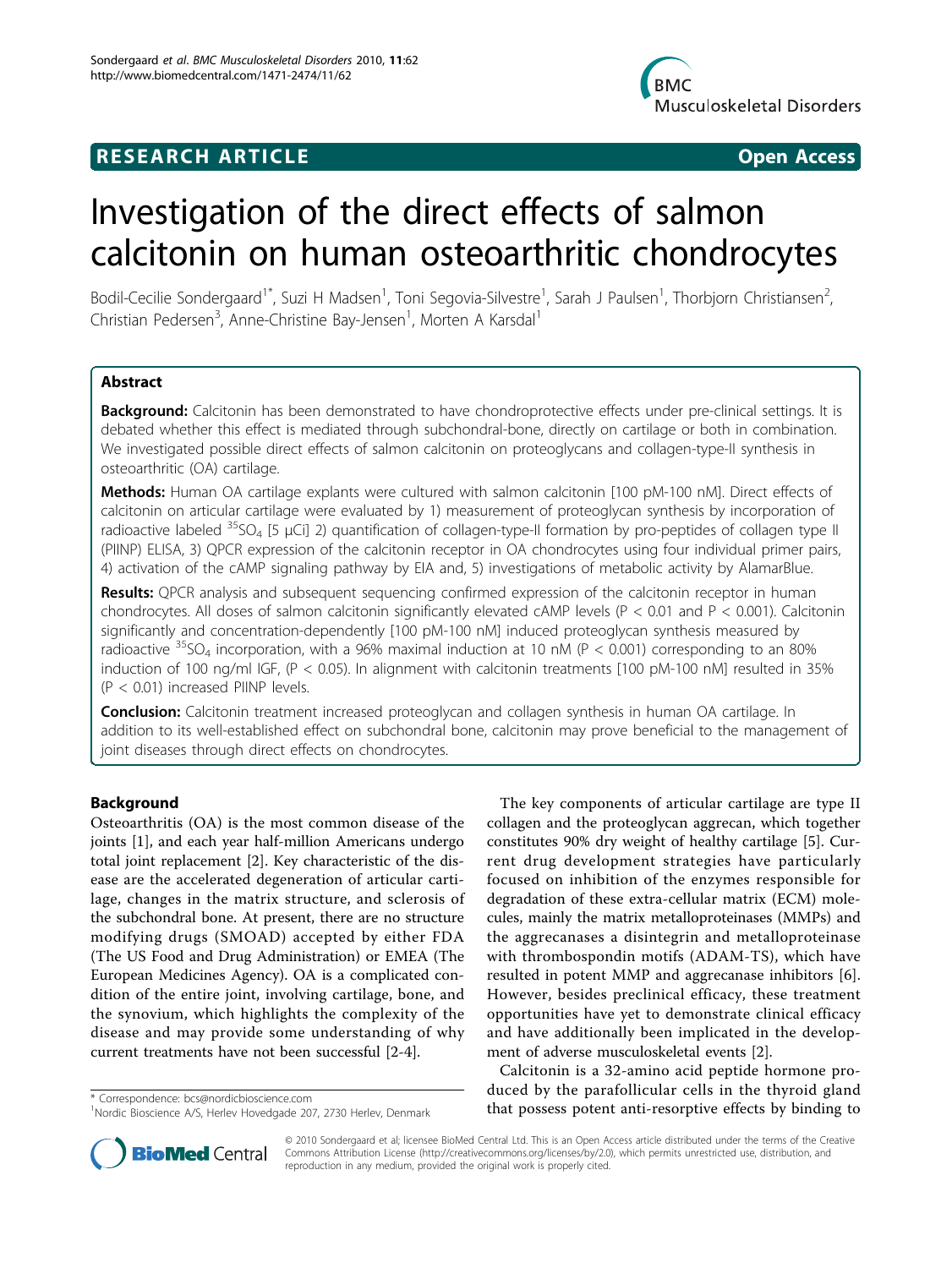its receptor on osteoclasts [\[7](#page-8-0)]. Calcitonin has been used in the treatment of osteoporosis (OP) for more than 30 years [[8](#page-8-0)]. Various sources of calcitonin are found; of which salmon calcitonin is the most potent [[7\]](#page-8-0). The effect of calcitonin on chondrocytes and cartilage metabolism is less investigated. Recently, it was proposed that articular chondrocytes express the calcitonin receptor and respond directly to calcitonin [[9\]](#page-8-0). This has however been debated [\[10](#page-8-0)].

Salmon calcitonin has been shown to have chondroprotective effects in a range of animal models of OA. More specifically, calcitonin has been shown to counter the progression of joint lesions in a range of preclinical models, both traumatic and non-traumatic [[11,12](#page-8-0)], suggesting potential chondroprotective effects. However, whether this apparent chondroprotective effect is mediated through modulation of subchondral bone turnover [[10\]](#page-8-0), either in part by effecting the peri-articular bone as suggested by Lin et al. and Behets et al. [[10,11](#page-8-0)] or as a direct effect of calcitonin articular cartilage, remains to be elucidated. A small number of investigators have focused their attention on the direct effects of calcitonin on articular cartilage of various species other than human, and even fewer has focused on cultured human OA chondrocytes in vitro, as summarized in [\[13\]](#page-8-0). The direct effect on human osteoarthritic articular cartilage with chondrocytes anchored in their natural environment remains to be addressed.

Articular cartilage explants have been shown to be a useful in vitro model of cartilage degradation and formation [[14-18\]](#page-8-0) where direct effects of new treatments on articular cartilage can be assessed. Compared to cultures of isolated chondrocytes, this model offers the advantage that the chondrocyte phenotype is preserved along with the intact ECM holding its natural integrins, inhibitors and growth factors, thus allowing for direct investigations of an in vivo-like situation. Applying the human articular cartilage explants model, we investigated the potential anabolic actions of calcitonin on the two major protein components in adult human OA articular cartilage, namely collagen type II and proteoglycans.

## Methods

All experiments were carried out using GLP and reagents of analytic grade. The human OA cartilage used for the experiments was obtained from female patients between the ages of 60-77 years undergoing total knee arthroplasty. The patients were informed by both oral and written communication at the hospital and gave their written consent before entering study, which was approved by the Capital Region of Denmark, DK-3400, approval number HD-2007-0084.

#### Preparation of articular cartilage explants

Human OA articular cartilage from weight bearing uneroded areas with a normal smooth surface and hard texture was isolated and used for the experiments. Articular cartilage was cut into homologues explants, weighed  $(20 \pm 2 \text{ mg wet weight})$  and placed in 96-well plates, and cultured in six-replicates under the following conditions at  $37^{\circ}$ C, 5% CO<sub>2</sub> in serum-free medium D-MEM:F12 containing penicillin and streptomycin (Life Technologies, US), and to fortify the cultures in a controlled manner the medium was supplemented with 2% Ultrose G (Pall Life Sciences, FR). The cultures were repeated with five different patients on individual plates. The explants were cultured as follows: 1) in medium as control, 2) in medium with different doses of salmon calcitonin [0.1-100 nM] (Sigma-Aldrich, UK), 3) in medium with 100 ng/mL IGF (Sigma-Aldrich, UK) as positive control [\[19\]](#page-8-0). To represent the situation of complete metabolic inactivation, six explants were placed in cryo-tubes (Nunc, DK), frozen in liquid  $N_2$ , and thawed at 37°C in water-bath for three repeated freeze-thaw cycles, allowing investigations of chondrocyte versus non-chondrocyte mediated effects. These explants were cultured in medium only. The conditioned medium was replaced every  $2<sup>nd</sup>$  to  $3<sup>rd</sup>$  day for sixteen days and the collected conditioned medium was stored frozen at -20°C until further analysis.

## Investigation of cell viability

Cell viability was examined on the last day of culture using the AlamarBlue colorimetric assay (Invitrogen, DK). In brief, AlamarBlue solution was diluted to 10% with the respective refreshed treatments of the cartilage explants and incubated with the cartilage explants for three hours. The fluorescence was measured at 540 nm and 650 nm.

## Radioactive labeling by  $35O<sub>4</sub>$

Formation of proteoglycans was followed by radioactivelabeled precursor incorporation of  $35S$  as liquid sulfate (Amersham Biosciences, US). On day sixteen of culture, explants were pulsed with 5  $\mu$ Ci  $35SO_4$  added to the refreshed conditioning medium to each culture and incubated for 24 hours more. After pulsing, the explants were washed 5 times with PBS and the explants were dissolved for 48 h at 2-8°C in 4 M GuHCl (buffer: 50 mM sodium acetate, pH 5.8, containing 10 mM EDTA and 0.1 M caproic acid) to release all soluble proteoglycans like chondrotin sulphate and keratin sulphate side chains [[20](#page-8-0)]. The incorporation of radioactive-labeled  ${}^{35}SO_4$  was quantified independently for each proteoglycan extract of the cartilage explants samples using liquid scintillation counting and normalized to the amount of cultured cartilage.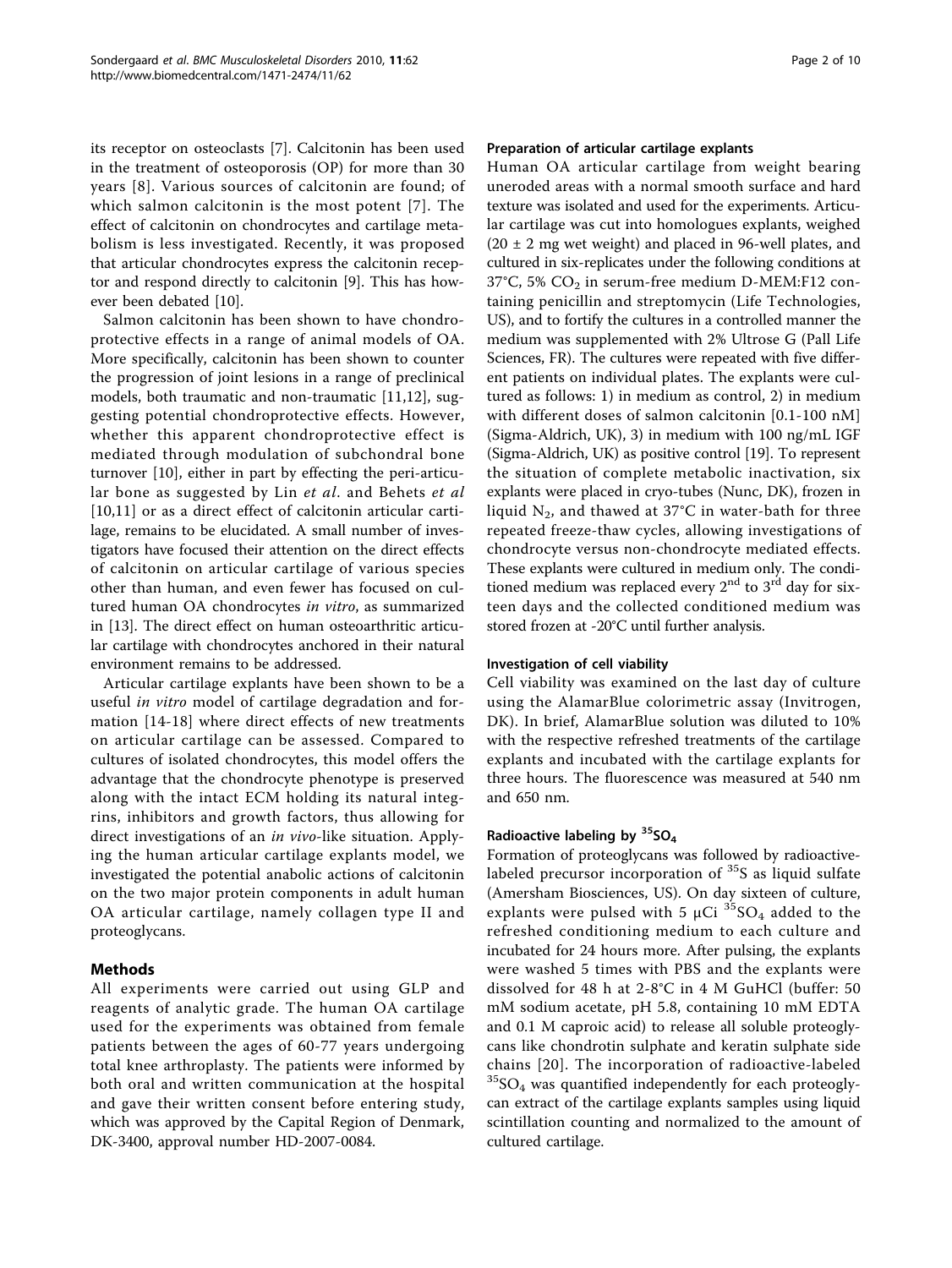#### PIINP, biochemical marker of collagen type II formation

The quantification of pro-peptides from the N-terminal of collagen type II (PIINP) by ELISA (IDS Ltd., UK) was used for the assessment of collagen type II formation from the conditioned medium at day 16 of culture. The PIINP ELISA is a competitive enzyme-linked immunoassay based on a monoclonal antibody (F7504) recognizing a linear sequence GPQGPAGEQPGRGDR located in the center of the N-terminal pro-peptide of collagen type II [\[21\]](#page-8-0).

#### RNA extraction

The human articular cartilage (150 mg wet weight) was obtained in RNALater (Applied Biosystems, UK) directly from the operation theater and pulverized in liquid nitrogen by the Bessman Tissue Pulverizer (Spectrum Laboratories, US). Lysis of cells and RNA extraction was performed using the PicoPure™ RNA Isolation Kit (Molecular Devices, US). On column DNase digestion was performed for 7.5 minutes with DNA-free (Ambion, UK). Human osteoclasts were retrieved as described previously [\[9](#page-8-0),[22](#page-8-0)], and the RNA purified using the RNA isolation kit (Qiagen, UK). The RNA was quantified using a NanoDrop-1000 Spectrophotometer (Thermo Fisher Scientific Inc, US).

#### cDNA synthesis and QPCR

cDNA for QPCR was prepared using Transcriptor First Strand cDNA Synthesis Kit (Roche Diagnostics, US) with anchored-oligo  $(dT)_{18}$  primer and random hexamer primers. No template controls (NTC) were prepared without the addition of reverse transcriptase to the cDNA synthesis. QPCR was performed on a Stratagene Mx3000Pro using Brilliant SYBR Green II Mastermix (Stratagene Agilent Technologies, US). SYBR Green melting temperatures  $(T_m)$  of the products were determined for all calcitonin receptor primer pairs by QPCR analysis on a plasmid encoding the entire calcitonin receptor. The calcitonin receptor primers were designed to the coding region of the calcitonin receptor from the accession number NCBI: [NM\_001742] and primers of SURF1 was used as a housekeeping gene, see table 1 for primer details. Primer pairs were used in concentrations of 200 nM, and all analysis were performed in duplicates. Validity of QPCR products were confirmed based on SYBR green melting curves, visualization on a 2% agarose gel stained with ethidium bromide, and finally sequencing of calcitonin receptor products (Eurofins MWG Operon, DE).

## Intracellular signaling

## Response to calcitonin

Human OA articular cartilage was obtained from patients undergoing total knee arthroplasty from the patient group mentioned above. Articular chondrocytes were isolated from the ECM by enzymatic digestion with 0.5% trypsin (Sigma-Aldrich, UK) for 30 minutes and 0.5% collagenase (Wako, DE) for 4 hours at 37°C. Chondrocytes were obtained after filtration and centrifugation at  $1600 \times g$  for 10 min. The pellet was re-suspended in  $\alpha$ -MEM containing 10% foetal bovine serum (FBS) (Sigma-Aldrich, UK), and sub-cultured for four days at  $37^{\circ}$ C, 5% CO<sub>2</sub>. The cells were lifted, centrifuged, and cultured under serum-free conditions for 24 hours, and subsequently pre-inhibited for one hour with 100 mM 3-isobutyl-1-methylxanthine, IBMX (Sigma-Aldrich, UK), and afterwards stimulated with 1 pM-100 nM salmon calcitonin for 15 minutes. IBMX [100 mM] was used alone as a background control. Quantification of the intracellular second messenger cAMP was performed according to the EIA kit protocol (Amersham Biosciences, US).

After the first passage and centrifugation the chondrocytes regain their spherical appearance. In order to confirm that the isolated chondrocytes still expressed the calcitonin receptor, immunocytochemistry was performed using mouse calcitonin receptor antibody directed towards the human calcitonin receptor (AbD Serotec, UK) on chondrocytes cultured in 96-well plates parallel to the studies. Chondrocytes with a fibroblastlike appearance did not react with the calcitonin receptor antibody, whereas all the spherical cells did, these results are not shown.

## Antagonist competition binding

Chondrocytes were retrieved as described above. The chondrocytes were seeded at a density of 40.000 cells/

|  |  |  |  |  | Table 1 Location of primerpairs in the coding region of the human calcitonin receptor. |  |
|--|--|--|--|--|----------------------------------------------------------------------------------------|--|
|  |  |  |  |  |                                                                                        |  |

| Gene                | Forward                  | Reverse                  | Product length | Product $T_m$ |
|---------------------|--------------------------|--------------------------|----------------|---------------|
| SURF1               | 5-CAGCAGACCCAATGGAAC-3   | 5-CCAGGATGGTGACTCCC-3    | $238$ bp       | ~83.6         |
| Coll <sub>2</sub> A | 5-AGGATGGTGACTCCCAAG-3   | 5-GTCCATGGGTGCAATGTCAA-3 | 136 bp         | ~283.5        |
| CalcR <sub>1</sub>  | 5-GACAACTGCTGGCTGAGTG-3  | 5-GAAGCAGTAGATGGTCGCAA-3 | 321 bp         | ~1            |
| CalcR <sub>2</sub>  | 5-TGATTCATTTCCAGGGCTTC-3 | 5-GCTGGTTCATTCCTCAGCTC-3 | 220bp          | ~88.2         |
| CalcR <sub>3</sub>  | 5-GGTAACCCTGCACAAGAAC-3  | 5-AAGCGTTGCTTCTCAGTAAA-3 | 235 bp         | ~182.0        |
| CalcR <sub>4</sub>  | 5-ACACCGGCTGGAGTATTGTC-3 | 5-AAAATCCCCAGGGAAATCAC-3 | 257 bp         | $~10-79.8$    |

Housekeeping gene: SURF1; Collagen type II: Coll2A; Calcitonin receptor 1-4: CalcR 1-4. Length of PCR products, base pairs (bp) and melting temperature  $(T_m)$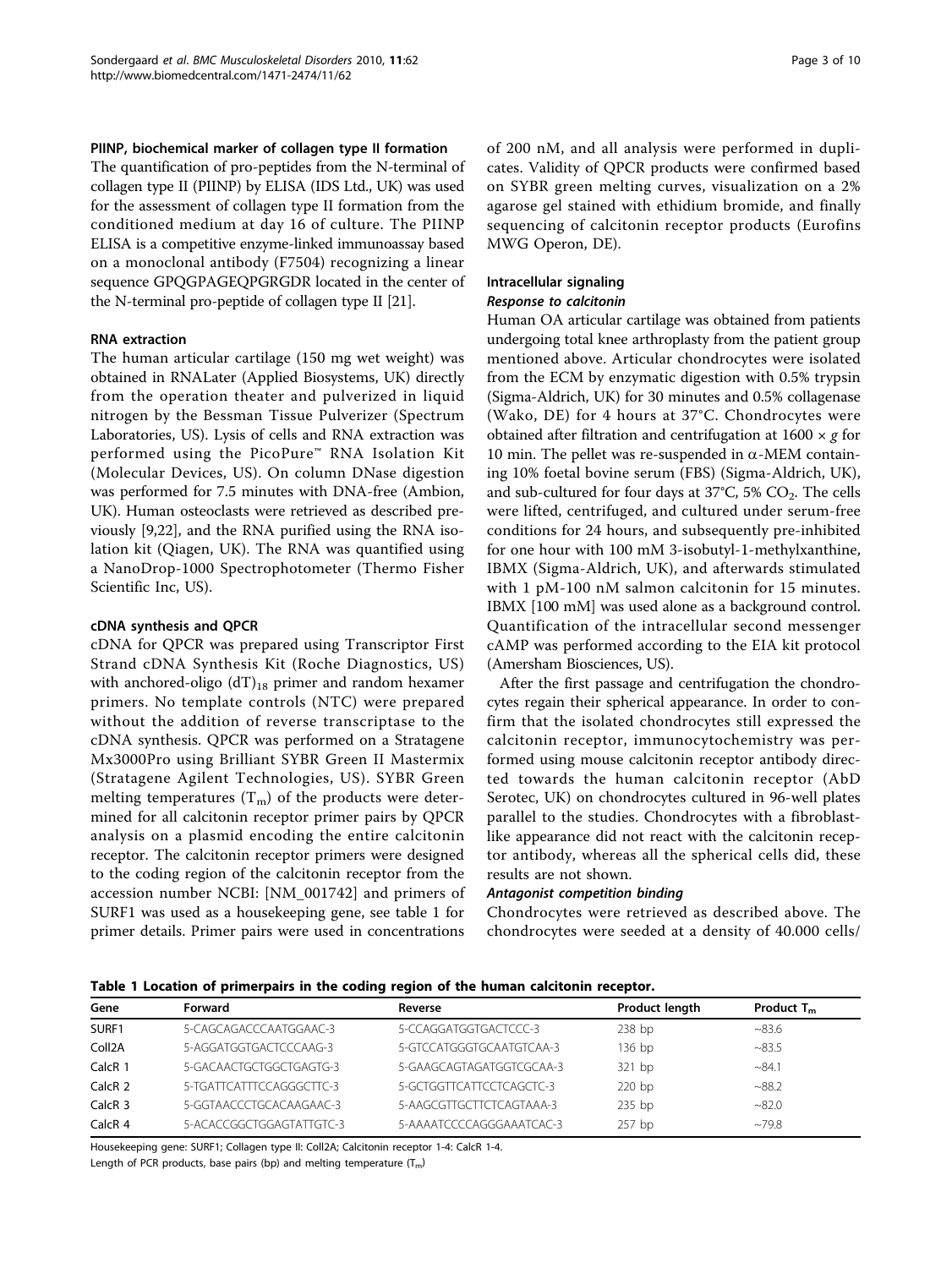well in 96-well plates, under serum-free conditions and incubated at 37°C, 5%  $CO<sub>2</sub>$ . The next day, all primary chondrocytes were stimulated with 100 mM IBMX for one hour. Subsequently, some cells were pre-incubated with 100 nM the calcitonin receptor antagonist 8-32 sCT (Bachem, CH) + 100 mM IBMX for 30 minutes. Other cells had refreshment of 100 mM IBMX for reference. Subsequently the antagonist treated cells were incubated with 100 nM salmon calcitonin for 30 min. As a positive control, 100 μM forskolin, an activator of adenylylcyclase, was used. In all instances the supplemented medium was preheated and the treatments balanced in concentration so that only 50% of the medium was changed during addition of the IBMX, antagonist or salmon calcitonin. After the last incubation, the cells were subjected to lysis and the cAMP levels were quantified as described above.

#### **Statistics**

Results are shown as mean + SEM. All in vitro experiments were conducted with a minimum of five repetitions and all explants cultures in 6 replicates for each treatment. The results shown from biochemical markers and incorporation are representative from one subject, a 78 year old female, and comparable results were obtained from all subjects. Differences between mean values were compared group by group using Student's two-tailed t-test for unpaired observations using the GraphPad Prism software and under assumption of normal distribution. Differences were considered statistical significant if  $P < 0.05$ .

#### Results

## Calcitonin stimulates proteoglycan synthesis in human articular cartilage explants

The effects of salmon calcitonin on human articular cartilage proteoglycan synthesis were investigated in response to different doses (100 pM-100 nM). Figure 1, shows the proteoglycan synthesis under the different conditions as determined by the levels of incorporated  ${}^{35}SO_4$ . Significantly more sulfate was incorporated into the papain extractable proteoglycans of the control explants compared to metabolic inactive, non-cell-mediated background levels P < 0.001. The 10 nM salmon calcitonin significantly induced a 96%,  $(P < 0.001)$ , increase in proteoglycan synthesis. All other concentrations, including the very low 100 pM concentration,  $P < 0.05$ , increased levels incorporated  ${}^{35}{\rm SO}_4$  compared the vehicle control. IGF was included as a positive control, which induced an 80% (P < 0.05) increase in proteoglycan synthesis.

## Calcitonin stimulates cartilage formation measured by the release of pro-peptides of collagen type II

To further assess the effect of salmon calcitonin on collagen type II synthesis, the levels of PIINP in the



conditioned medium was quantified. As expected, the positive control significantly increased the levels of PIINP ( $P < 0.05$ ), see figure [2.](#page-4-0) Doses of 10 and 100 nM salmon calcitonin significantly stimulated the release of pro-peptides of collagen type II measured by the PIINP ELISA compared to explants cultured in medium only,  $P < 0.01$  and  $P < 0.05$ , respectively.

## Human OA articular chondrocytes express the calcitonin receptor

The expression of calcitonin receptor mRNA from human articular chondrocytes (HCC) was investigated by QPCR using four different calcitonin receptor primer pairs designed to be intron spanning and to cover different areas of the coding region of the human calcitonin receptor. As a positive control, the expression of calcitonin receptor was analyzed in human osteoclasts (HOC), and as negative controls NTC's were included. The expression of the housekeeping gene Surf1 was analyzed in both HCC and HOC, and the expression of the HCC-specific gene collagen type IIa was investigated in the HCC. QPCR analysis using the four different calcitonin receptor primer-pairs showed the presence of the calcitonin receptor mRNA in HCC in addition to the HOC. The QPCR results were confirmed by sequencing of the PCR products. Figure [3A](#page-5-0) shows a representative image of the QPCR amplicons.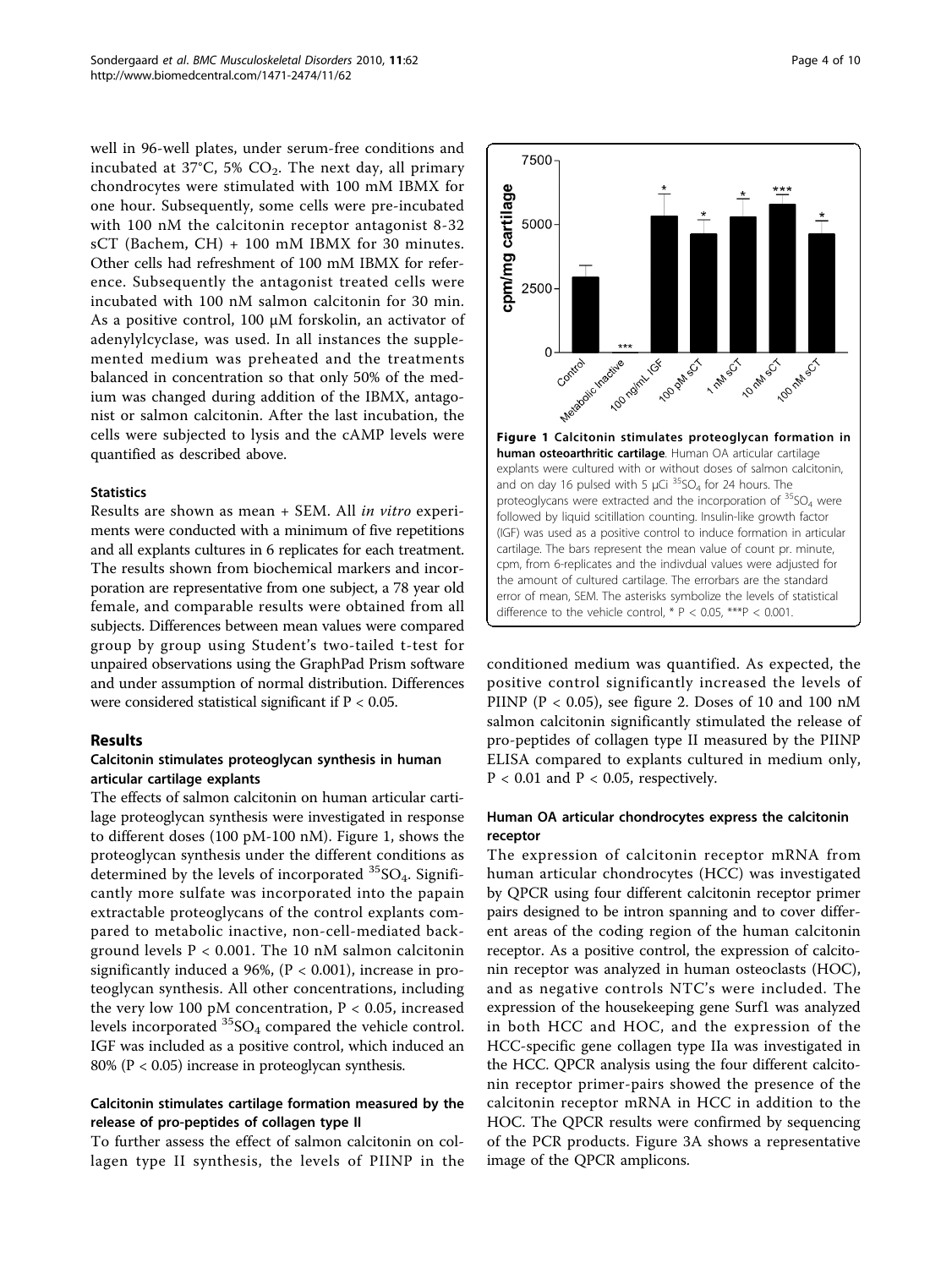<span id="page-4-0"></span>

#### Calcitonin signals through the cAMP pathway

Signaling of calcitonin through the calcitonin receptor and binding to G-coupled receptors has previously been shown to activate adenylylcyclase, resulting in increased cAMP levels [[23](#page-8-0)]. The response of cAMP levels to salmon calcitonin stimulation of isolated HCC was investigated. The chondrocytes were exposed to salmon calcitonin in co-culture with [100 μM] IBMX, a non-specific inhibitor of cAMP phosphodiesterases, hereby preventing the cyclic nucleotide hydrolysis. Salmon calcitonin significantly induced levels of cAMP in articular chondrocytes, see figure [3B.](#page-5-0) The concentrations of salmon calcitonin caused a more than 100% increase in cAMP activation. A maximal >200% induction in cAMP activation was observed by the [1 nM] dose ( $P < 0.001$ ) compared to [100  $\mu$ M] IBMX.

Furthermore, blocking of the cAMP signaling was investigated by competition of receptor binding by the calcitonin receptor antagonist 8-32sCT. Binding of the 8-32sCT do not lead to a response in the second messenger cAMP. Addition of the antagonist together with the highest dose of salmon calcitonin (100 nM) caused a 50% (P < 0.001) reduction compared to calcitonin alone, see figure [3C.](#page-5-0) The cAMP release was comparable to IBMX levels when the antagonist was added to cultures with or without salmon calcitonin (100 nM). The positive control forskolin significantly increased cAMP levels  $(P < 0.001)$ .

#### Cell viability in response to salmon calcitonin

To investigate whether salmon calcitonin has an effect on cell number and metabolic activity, cell viability were investigated by AlamarBlue in the explants culture at the last day of culture. As the cells metabolize, the redox-potential changes, which makes the metabolic dye change color from blue to purple, thus allowing the viability of the cells to be by quantified by fluorescence. The fluorescence levels from metabolic inactivated cartilage corresponds to the background levels and was significantly different from the control, P < 0.001, as seen in figure [4.](#page-6-0) The treatments with salmon calcitonin did not affect the cell viability significantly and thus the salmon calcitonin not toxic to the chondrocytes. IGF did not affect chondrocyte cell viability.

#### **Discussion**

These current data highlight that salmon calcitonin concentration-dependently and significantly stimulated proteoglycan and collagen type II synthesis in human osteoarthritic cartilage in vitro and validates that human OA chondrocytes express the calcitonin receptor. Salmon calcitonin has been demonstrated by different research groups to have chondroprotective effects in a range of animal models of OA, representing different aspects of the disease. However, in respect to the documented preclinical efficacy, the precise mode of action still remains to be evaluated.

The current experiments have provided evidence for a potential anabolic effect of calcitonin on human osteoarthritic chondrocytes, both with respect to proteoglycan and collagen type II synthesis. We used IGF as a positive control that previously has been shown to stimulate cartilage formation [[19\]](#page-8-0). The biochemical marker PIINP was used for investigation of the direct effect of salmon calcitonin on collagen type II formation [[21](#page-8-0)]. Salmon calcitonin stimulated cartilage synthesis to the same level as the positive control, IGF. However, these data highlight the small window of response in the current line of experiments, and the smaller responsiveness of old human articular cartilage [[24](#page-8-0)] compared to that of young bovine cartilage or other types of cartilage as previously observed [[25\]](#page-8-0). We investigated proteoglycan synthesis by the gold standard method, radio-labeled incorporation of  ${}^{35}SO_4$ . We found that salmon calcitonin dose-dependently increased proteoglycan incorporation into the matrix. These data are in alignment with those presented by other groups, although the results are from non-human models [\[12,26-30](#page-8-0)].

In the present studies we focused on the direct effect of salmon calcitonin on human osteoarthritic cartilage, as the effect on bone resorption and remodeling are well understood and accepted [[31\]](#page-8-0). We employed an articular cartilage explants model in which the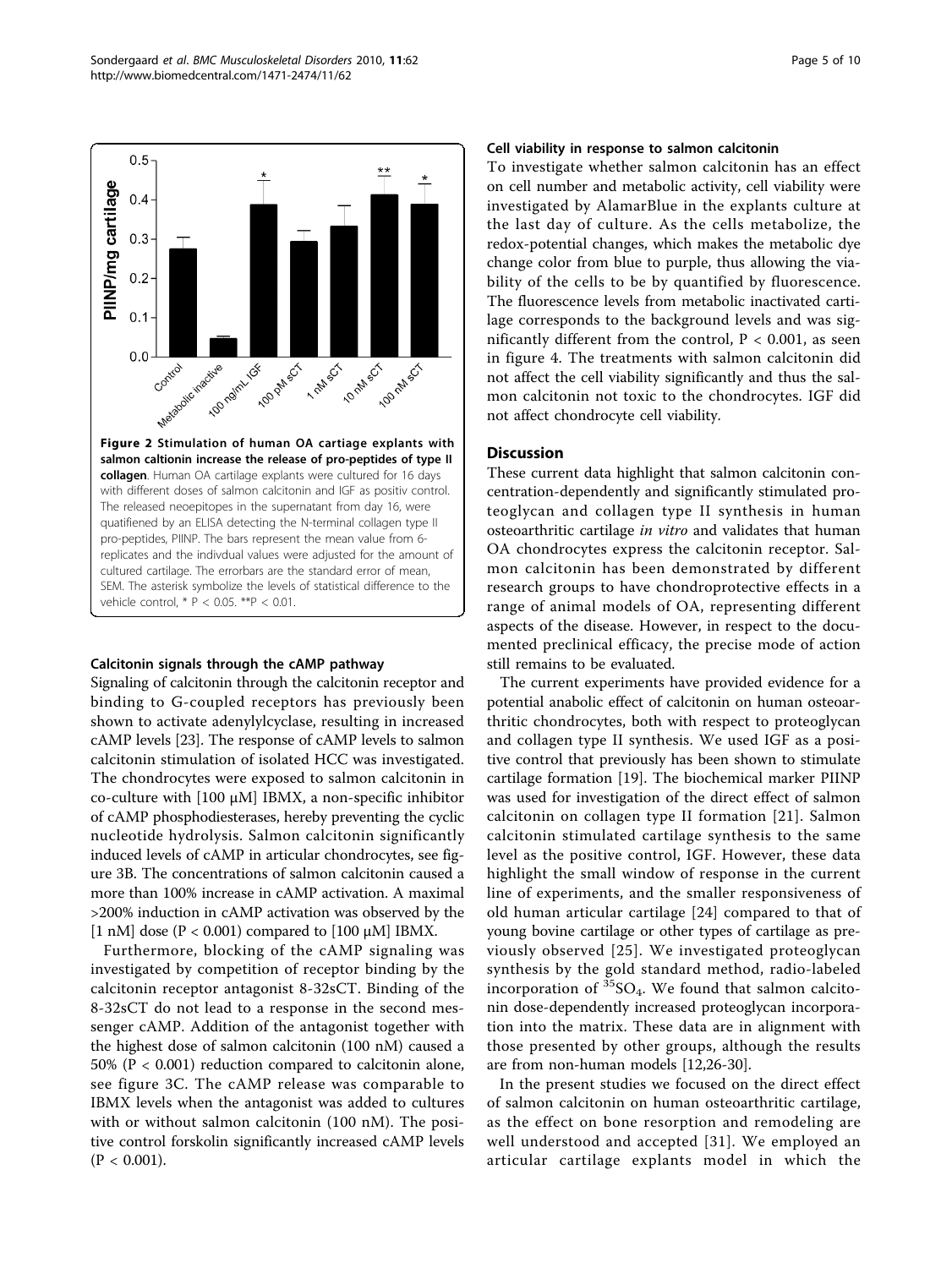<span id="page-5-0"></span>

chondrocytes are embedded in their natural matrix environment, which preserves chondrocyte phenotype [[32](#page-8-0)]. This may provide a different phenotype of chondrocytes compared to that of growth plate and monolayers of proliferating chondrocyte-like cells. It is becoming more and more evident that the ECM genotype modulates the phenotype of cells [\[33](#page-8-0)] and by that the cellular response to different stimuli.

Calcitonin has on previous occasions been shown to have direct anabolic effects on cartilage, however this was limited to hypertrophic chondrocytes in growth plate cartilage of rats [[29](#page-8-0),[34\]](#page-8-0), and other development cartilage forms in avian models [[28](#page-8-0),[30](#page-8-0),[35\]](#page-8-0). Kato et al. [[36](#page-8-0)] demonstrated that calcitonin stimulated the sulfation of proteoglycans in isolated chondrocytes from rats and rabbits. The response to calcitonin was investigated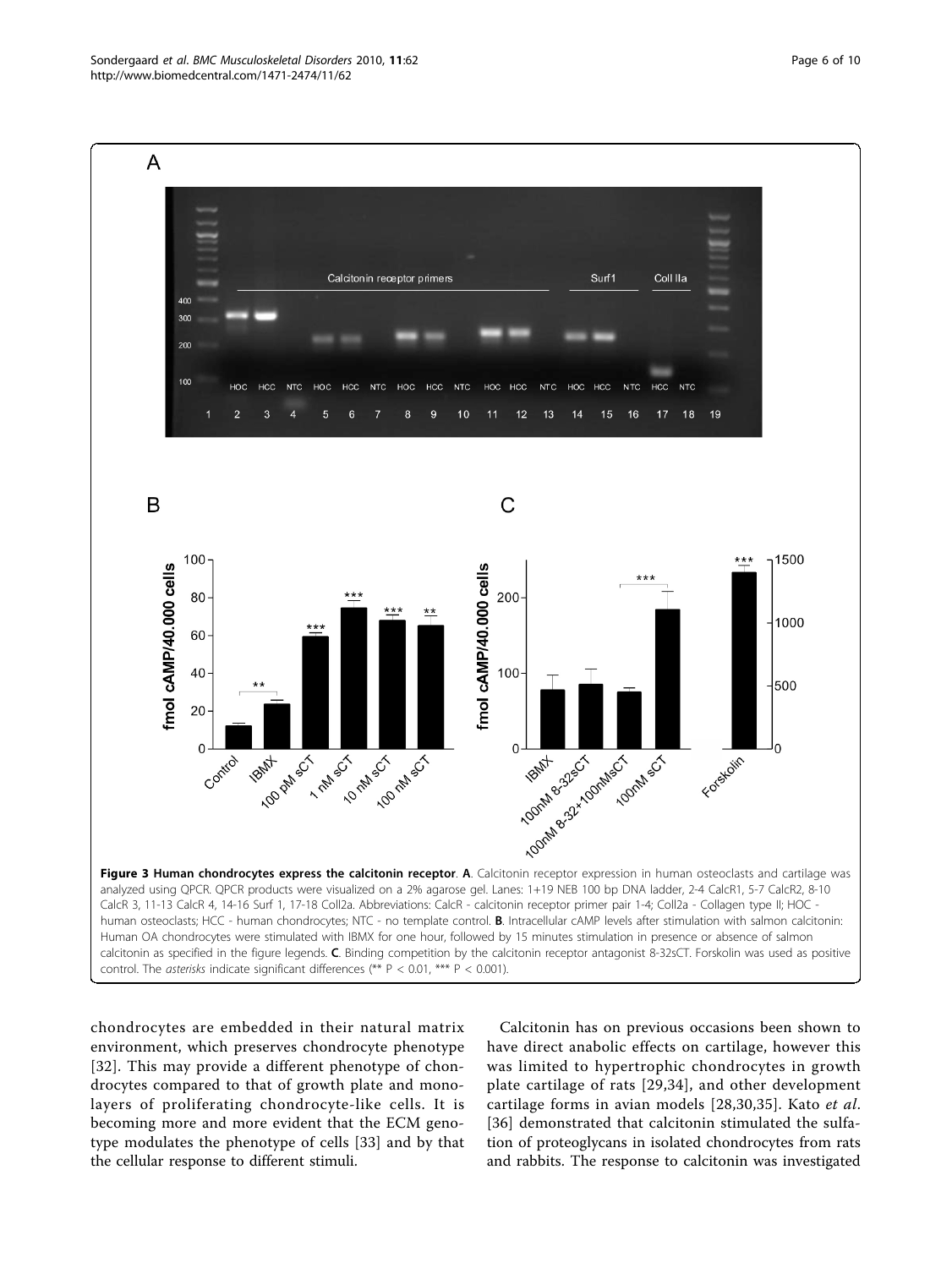<span id="page-6-0"></span>

in human chondrocytes by Franchimont [\[26](#page-8-0)], albeit this was done in isolated chondrocytes cultured in clusters without their ECM. Human articular chondrocytes from OA patients may be different compared to that of development models that includes, but are not limited to composition of the matrix, age of the investigated cells and natural differences among species. The current data further aid in the understanding of the anabolic effects of salmon calcitonin.

Many findings in the literature point toward a pharmacological effect of calcitonin on chondrocytes [[26](#page-8-0),[35](#page-8-0),[37\]](#page-8-0), but the response may not exclusively be mediated by the calcitonin receptors. The calcitonin receptors are promiscuous with respect to ligand binding. Thus, calcitonin, calcitonin gene-related peptide (CGRP), adrenomedullin (AM) and amylin (AMY) are able to displace each other from specific binding sites, implying significant cross-reactivity of each of them with the receptors of other peptides. Receptor activitymodifying proteins (RAMPs) are single transmembrane proteins that are critical to the calcitonin family G-protein coupled receptors for receptor-ligand recognition. The calcitonin receptor has 60% homology to the calcitonin receptor-like receptor (CL), and the calcitonin receptor predominantly recognizes calcitonin in the absence of RAMPs. Alpha-CGRP, AM, and AMY are also able to signal through the calcitonin receptor [\[38](#page-9-0)]. In the presence of RAMP 3, the calcitonin receptor only interacts with AMY [[39\]](#page-9-0). An AMY/CGRP receptor is recognized when a calcitonin receptor is co-expressed with RAMP 1. RAMP 1-transported CL is a CGRP receptor. RAMP 2- or RAMP 3-transported CL are AM receptors [[40\]](#page-9-0). The CL is identified as a CGRP receptor when co-expressed with RAMP 1. The same receptor is specific for AM in the presence of RAMP 2. Thus, due to the complex promiscuous properties of the calcitonin family receptors it is not possible from the current experiments to rule out signaling of salmon calcitonin through the other receptors.

We indirectly investigated the binding of salmon calcitonin to the calcitonin receptor by examining the levels of intracellular cAMP in isolated chondrocytes and thereby the functionality of the receptor. Additionally we show data that indicates that the cAMP induction of salmon calcitonin could be completely blocked by an antagonist to the calcitonin receptor, 8-32sCT. Gcoupled 7TM receptors have cAMP as a second messenger and calcitonin is known to increase cAMP levels in other cell types [[23](#page-8-0)]. Our group has recently showed that cAMP is an important determinant in directing chondrocytes from a catabolic to an anti-catabolic shift in phenotype [[25\]](#page-8-0). These data are in alignment with other findings suggesting cAMP may be part in an important shift in chondrocyte phenotype [[41,42\]](#page-9-0). These findings are in alignment indicating that elevated levels of cAMP play an important part in the shift into a more cartilage producing anabolic cell phenotype. However, this smaller elevation of cAMP may only be an intermediate factor in the complex machinery of cellular signaling pattern eventually leading to cartilage synthesis. The cellular actions remain to be investigated and are beyond the scope of this report.

The present data may be in alignment with those of previous investigators, but not with the findings by Lin et al. [[10](#page-8-0)]. A recent report from the group showed that the calcitonin receptor was not expressed in human chondrocytes. However, this central contradiction may be explained by important experimental differences. In the current experiments mRNA was obtained from freshly isolated articular cartilage, collected in RNALater at the operation theater. In contrast, the chondrocytes used by Lin *et al.* were not primary chondrocytes but chondrocytes cultured in 20% serum until confluence, a treatment known to change the chondrocyte phenotype and make the cells dedifferentiate to a fibroblast-like cell type and hence effect the gene expression. In disagreement with the report by Lin *et al*. we show the presence of this particular fragment in articular chondrocytes and additionally by three other primer pairs. The difference in these findings may be due to QPCR sensitivity issues taking into account the low expression of the calcitonin receptor in adult human cartilage. As pointed out by the group, the expression of the calcitonin receptor may indeed be regulated by age, but may also be influenced by the location in the cartilage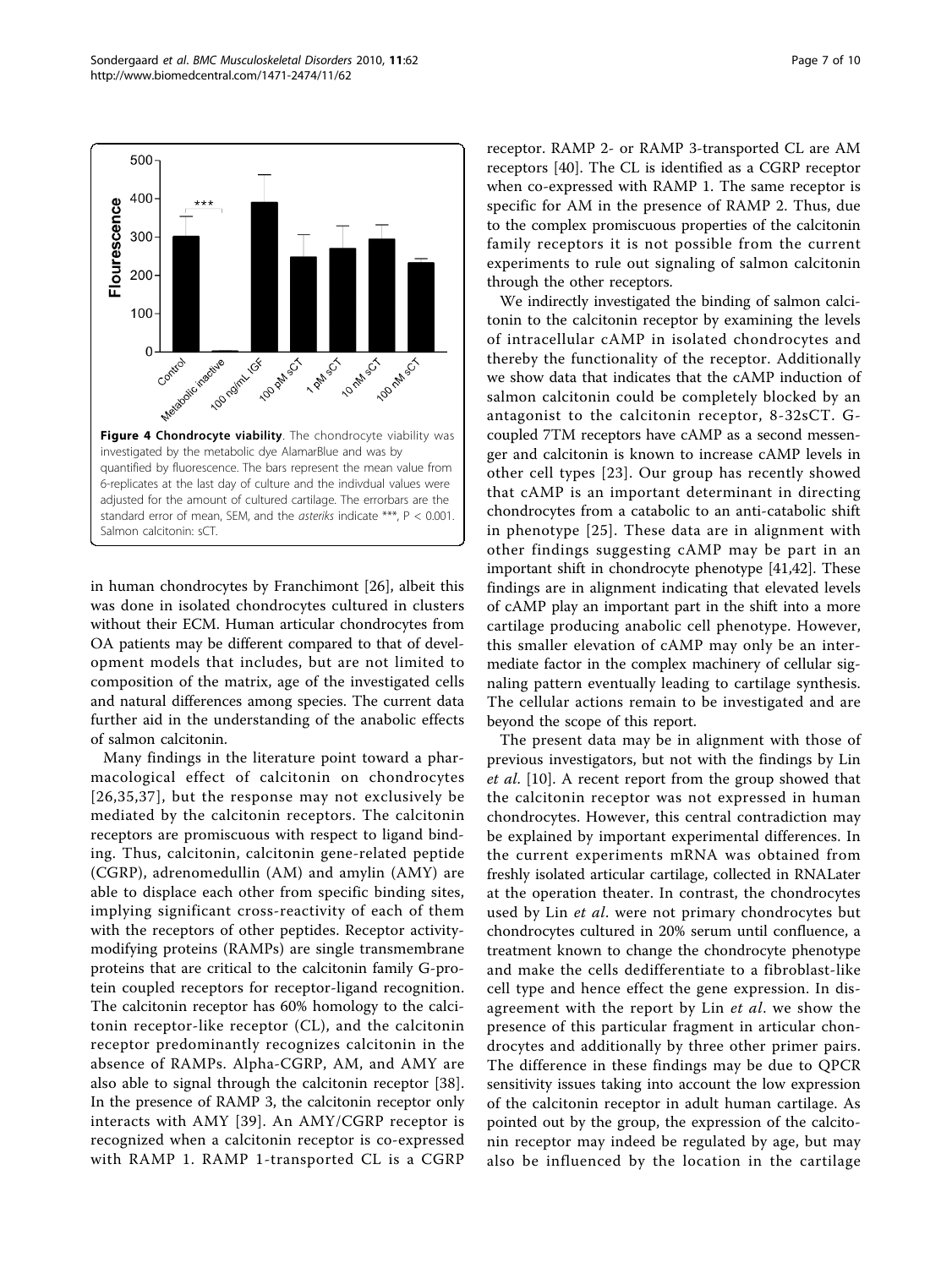matrix. Other research groups have found the receptor in hypertrophic deep zones of the cartilage in pre-clinical models [[29\]](#page-8-0). We exclusively used articular cartilage from the surface layer of the femur plateau. In addition, there might be differences in the expression of the calcitonin receptor in healthy cartilage compared to cartilage from OA patients. Further research may be needed to understand the differences of expression patterns of chondrocytes that may be highly related to their immediate phenotype. These subpopulation of chondrocytes includes but are not limited to those affected by age, sex, clinical history, and whether chondrocytes are hypertrophic, proliferating, matrix synthesizing and in addition originate from weight bearing or non weight bearing areas. The presented data showed expression of the calcitonin receptor at RNA-levels. However in a previous publication we have also shown the expression of the calcitonin receptor at protein levels by immunohistochemistry in the upper zones of human OA articular cartilage with the chondrocytes embedded in the matrix [\[9](#page-8-0)].

Our investigations did not set out to quantitatively evaluate the amount of the calcitonin receptor, but merely to investigate its expression in human articular chondrocytes. However, comparison between the expression of the housekeeping gene Surf1 and that of all calcitonin receptor amplicons based purely on Ct values ( $\sim$ 30 vs.  $\sim$ 36) clearly showed that the calcitonin receptor is expressed in low levels. Thus, to ensure QPCR detection, the method must be optimized, which we obtained by use of a calcitonin receptor expressing plasmid. Accordingly, we determined all SYBR Green melting temperatures for the calcitonin receptor primer pairs by QPCR analysis on a plasmid encoding the entire calcitonin receptor. In the present study we investigated the calcitonin receptor expression in human articular cartilage isolated directly without any prior culturing. We have likewise examined the expression of the calcitonin receptor using the same four primer pairs and additionally in pronase- and collagenase-retrieved isolated human chondrocytes pooled from four patients, and were in all instances able to detect calcitonin expression (data not shown). Of concern, multiple splice variants of the calcitonin receptor exists in the same organism, and at least four are recognized in humans, of which one is located in the non-coding region of the receptor [[43,44](#page-9-0)]. Further research is needed to investigate which splices variant or variants as well as their signaling in human articular chondrocytes.

As mentioned in the introduction, OA involves changes in the joint triadic: bone, cartilage and synovium. It is still debated, which parameters are the initiators or drivers of disease progression, although it is becoming more clear that inflammation may not initiate

the disease but rather play an important role in the progression of the disease at later stages [\[4](#page-8-0)]. Intuitively the chondroprotective effects of calcitonin may in part be mediated through a direct action on chondrocytes and in part through effects on subchondral bone remodeling [[4\]](#page-8-0). We have previously, under in vitro conditions, shown that salmon calcitonin was able to decrease cytokine-stimulated degradation in bovine articular cartilage explants in connection to lowering of the proteolytic activity and expression of MMPs [[9](#page-8-0)]. The anti-catabolic actions of calcitonin have been observed in isolated human chondrocytes cultured in clusters by Franchi-mont et al. [[26\]](#page-8-0). Some researchers have found antiinflammatory effects of calcitonin, albeit these effects remain to be further understood in relation to clinical OA [[45](#page-9-0),[46](#page-9-0)].

The putative effect of salmon calcitonin on the progression of OA has been investigated under clinical settings and focused on the positive effects on cartilage degradation [[47,48](#page-9-0)]. In the context of the current data in, which positive effects of cartilage formation was observed, future studies might be undertaken to investigate the effect on cartilage synthesis markers such as PIINP or PIIAnP and thereby more optimally estimate possible efficacy [[32,](#page-8-0)[47](#page-9-0)].

## Conclusion

Calcitonin treatment increased proteoglycan and collagen synthesis of human OA cartilage. Calcitonin may provide additional positive effects on joint health directly on articular chondrocytes in addition to the well established osteoclast mediated effects on subchondral bone.

#### Abbreviations

ADAM-TS: A disintegrin and metalloproteinases with thrombospondin motifs; AM: Adrenomedullin; AMY: Amylin; CGRP: Calcitonin gene-related peptide; CL: Calcitonin receptor-like receptor; ECM: Extra-cellular matrix; EMEA: The European Medicines Agency; FDA: The US Food and Drug Administration; HCC: Human chondrocytes; HOC: Human osteoclasts; IGF: Insulin-like growth factor; MMP: Matrix metalloproteinases; NTC: Negative controls/No template control; OA: Osteoarthritis; OP: Osteoporosis; PIINP: Pro-peptides from the Nterminal of collagen type II; PIIAnP: Pro-peptides from the N-terminal of collagen type IIA; RAMP: Receptor activity-modifying proteins; sCT: Salmon calcitonin; SEM: Standard error of mean; SMOAD: Structure modifying drugs; TNF: Tumor necrosis factor alpha.

#### Acknowledgements

We acknowledge the patients, nurses, and surgeons at Farsoe and Gentofte Hospital, DK for helpfully providing us with tissue for our investigations. The research was supported by VTU, the Ministry of Innovation, Technology, and Research and also by The Danish Research Foundation.

#### Author details

<sup>1</sup>Nordic Bioscience A/S, Herlev Hovedgade 207, 2730 Herlev, Denmark <sup>2</sup>Gentofte University Hospital Orthopedic Surgery Unit, 2820 Gentofte, Denmark. <sup>3</sup>Himmerland Hospital, Orthopedic Surgery Clinic, 9640 Farsoe, Denmark.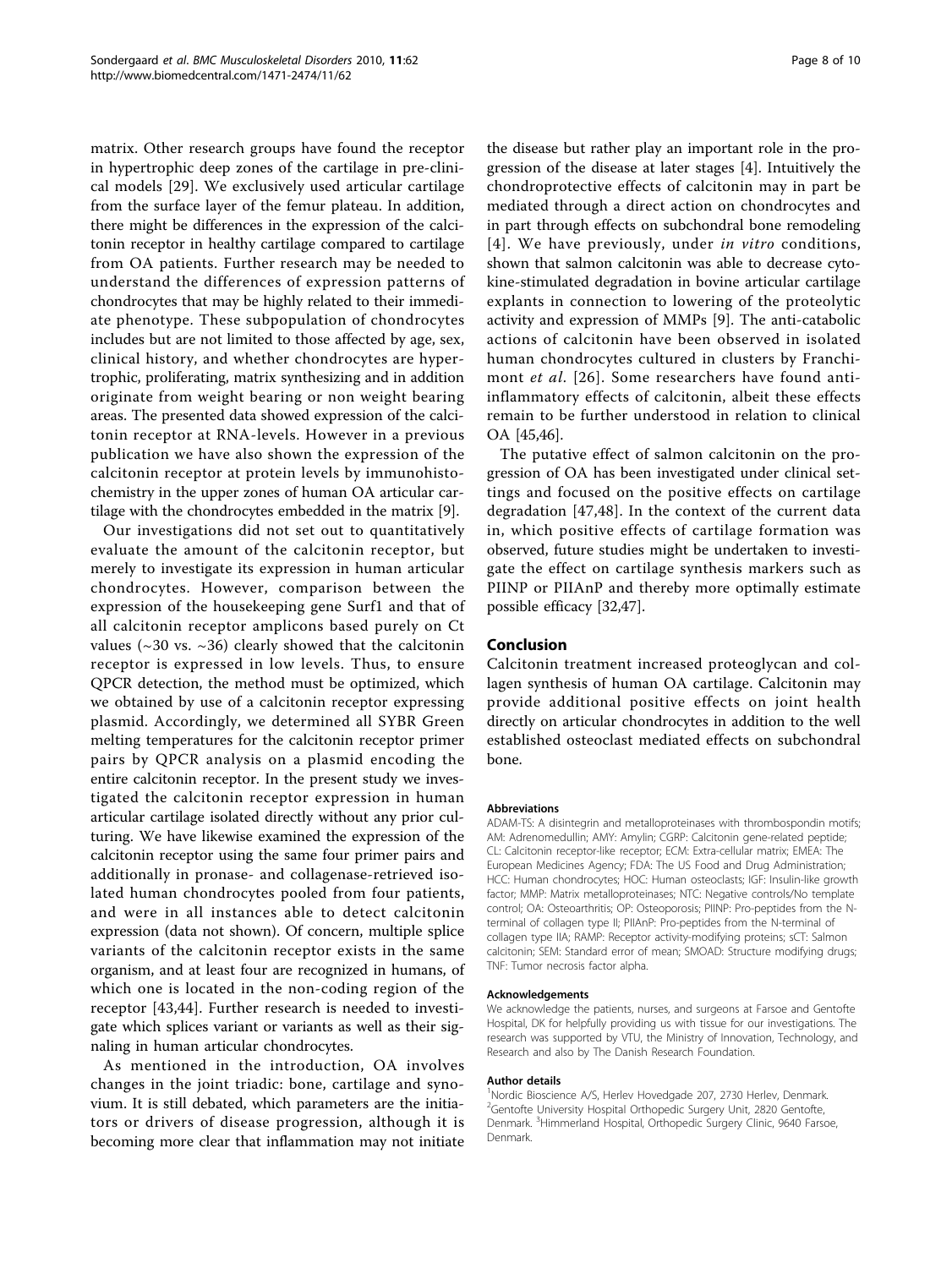#### <span id="page-8-0"></span>Authors' contributions

BCS did the writing of the manuscript and performed all cultures and biochemical analysis, and SHM assisted the cAMP analysis. AS and SJP designed the primers and performed most of the molecular biology. CC and MAK were involved in designing the experiments and interpretation of the results. TC informed the patients and collected the written consent and all the biological material. All authors reviewed the manuscript. All authors read and approved the final manuscript.

#### Competing interests

BC Sondergaard, SH Madsen, A Segovia, SJ Paulsen, C Christiansen, AC Bay-Jensen, and MA Karsdal are employees at Nordic Bioscience. MA Karsdal and C Christiansen hold stocks in Nordic Bioscience A/S. All other authors have no conflicts of interest.

#### Received: 6 July 2009 Accepted: 5 April 2010 Published: 5 April 2010

#### References

- 1. Elders MJ: [The increasing impact of arthritis on public health.](http://www.ncbi.nlm.nih.gov/pubmed/11032095?dopt=Abstract) J Rheumatol Suppl 2000, 60:6-8.
- 2. Krasnokutsky S, Samuels J, Abramson SB: [Osteoarthritis in 2007.](http://www.ncbi.nlm.nih.gov/pubmed/17922674?dopt=Abstract) Bull NYU Hosp Jt Dis 2007, 65(3):222-8.
- 3. Murphy G, Nagase H: [Reappraising metalloproteinases in rheumatoid](http://www.ncbi.nlm.nih.gov/pubmed/18253109?dopt=Abstract) [arthritis and osteoarthritis: destruction or repair?](http://www.ncbi.nlm.nih.gov/pubmed/18253109?dopt=Abstract) Nat Clin Pract Rheumatol 2008, 4(3):128-35.
- 4. Karsdal MA, Leeming DJ, Dam EB, Henriksen K, Alexandersen P, Pastoureau P, et al: [Should subchondral bone turnover be targeted when](http://www.ncbi.nlm.nih.gov/pubmed/18362080?dopt=Abstract) [treating osteoarthritis?](http://www.ncbi.nlm.nih.gov/pubmed/18362080?dopt=Abstract) Osteoarthritis Cartilage 2008, 16(6):638-46.
- Malfait AM, Liu RQ, Ijiri K, Komiya S, Tortorella MD: [Inhibition of ADAM-TS4](http://www.ncbi.nlm.nih.gov/pubmed/11956193?dopt=Abstract) [and ADAM-TS5 prevents aggrecan degradation in osteoarthritic](http://www.ncbi.nlm.nih.gov/pubmed/11956193?dopt=Abstract) [cartilage.](http://www.ncbi.nlm.nih.gov/pubmed/11956193?dopt=Abstract) J Biol Chem 2002, 277(25):22201-8.
- 6. Vankemmelbeke MN, Jones GC, Fowles C, Ilic MZ, Handley CJ, Day AJ, et al: [Selective inhibition of ADAMTS-1, -4 and -5 by catechingallate esters.](http://www.ncbi.nlm.nih.gov/pubmed/12755694?dopt=Abstract) Eur J Biochem 2003, 270(11):2394-403.
- 7. Sexton PM, Findlay DM, Martin TJ: [Calcitonin.](http://www.ncbi.nlm.nih.gov/pubmed/10519914?dopt=Abstract) Curr Med Chem 1999, 6(11):1067-93.
- Cranney A, Tugwell P, Zytaruk N, Robinson V, Weaver B, Shea B, et al: [Meta](http://www.ncbi.nlm.nih.gov/pubmed/12202469?dopt=Abstract)[analyses of therapies for postmenopausal osteoporosis. VI. Meta-analysis](http://www.ncbi.nlm.nih.gov/pubmed/12202469?dopt=Abstract) [of calcitonin for the treatment of postmenopausal osteoporosis.](http://www.ncbi.nlm.nih.gov/pubmed/12202469?dopt=Abstract) Endocr Rev 2002, 23(4):540-51.
- Sondergaard BC, Wulf H, Henriksen K, Schaller S, Oestergaard S, Qvist P, et al: [Calcitonin directly attenuates collagen type II degradation by](http://www.ncbi.nlm.nih.gov/pubmed/16549372?dopt=Abstract) [inhibition of matrix metalloproteinase expression and activity in articular](http://www.ncbi.nlm.nih.gov/pubmed/16549372?dopt=Abstract) [chondrocytes.](http://www.ncbi.nlm.nih.gov/pubmed/16549372?dopt=Abstract) Osteoarthritis Cartilage 2006, 14(8):759-68.
- 10. Lin Z, Pavlos NJ, Cake MA, Wood DJ, Xu J, Zheng MH: [Evidence that](http://www.ncbi.nlm.nih.gov/pubmed/17890110?dopt=Abstract) [human cartilage and chondrocytes do not express calcitonin receptor.](http://www.ncbi.nlm.nih.gov/pubmed/17890110?dopt=Abstract) Osteoarthritis Cartilage 2008, 16(4):450-7.
- 11. Behets C, Williams JM, Chappard D, Devogelaer JP, Manicourt DH: [Effects of](http://www.ncbi.nlm.nih.gov/pubmed/15476582?dopt=Abstract) [calcitonin on subchondral trabecular bone changes and on](http://www.ncbi.nlm.nih.gov/pubmed/15476582?dopt=Abstract) [osteoarthritic cartilage lesions after acute anterior cruciate ligament](http://www.ncbi.nlm.nih.gov/pubmed/15476582?dopt=Abstract) [deficiency.](http://www.ncbi.nlm.nih.gov/pubmed/15476582?dopt=Abstract) J Bone Miner Res 2004, 19(11):1821-6.
- 12. El Hajjaji H, Williams JM, Devogelaer JP, Lenz ME, Thonar EJ, Manicourt DH: [Treatment with calcitonin prevents the net loss of collagen, hyaluronan](http://www.ncbi.nlm.nih.gov/pubmed/15501406?dopt=Abstract) [and proteoglycan aggregates from cartilage in the early stages of](http://www.ncbi.nlm.nih.gov/pubmed/15501406?dopt=Abstract) [canine experimental osteoarthritis.](http://www.ncbi.nlm.nih.gov/pubmed/15501406?dopt=Abstract) Osteoarthritis Cartilage 2004, 12(11):904-11.
- 13. Karsdal MA, Sondergaard BC, Arnold M, Christiansen C: [Calcitonin affects](http://www.ncbi.nlm.nih.gov/pubmed/18056043?dopt=Abstract) [both bone and cartilage: a dual action treatment for osteoarthritis?](http://www.ncbi.nlm.nih.gov/pubmed/18056043?dopt=Abstract) Ann N Y Acad Sci 2007, 1117:181-95.
- 14. Ishikawa T, Nishigaki F, Christgau S, Noto T, Mo J, From N, et al: [Cartilage](http://www.ncbi.nlm.nih.gov/pubmed/15170932?dopt=Abstract) [destruction in collagen inducedarthritis assessed with a new](http://www.ncbi.nlm.nih.gov/pubmed/15170932?dopt=Abstract) [biochemical marker for collagen type II C-telopeptide fragments.](http://www.ncbi.nlm.nih.gov/pubmed/15170932?dopt=Abstract) J Rheumatol 2004, 31(6):1174-9.
- 15. Sondergaard BC, Henriksen K, Wulf H, Oestergaard S, Schurigt U, Brauer R, et al: [Relative contribution of matrix metalloprotease and cysteine](http://www.ncbi.nlm.nih.gov/pubmed/16563811?dopt=Abstract) [protease activities to cytokine-stimulated articular cartilagedegradation.](http://www.ncbi.nlm.nih.gov/pubmed/16563811?dopt=Abstract) Osteoarthritis Cartilage 2006, 14(8):738-48.
- 16. Aoyama T, Liang B, Okamoto T, Matsusaki T, Nishijo K, Ishibe T, et al: [PGE2](http://www.ncbi.nlm.nih.gov/pubmed/15746982?dopt=Abstract) [Signal Through EP2 Promotes the Growth of Articular Chondrocytes.](http://www.ncbi.nlm.nih.gov/pubmed/15746982?dopt=Abstract) J Bone Miner Res 2005, 20(3):377-89.
- 17. Venkatesan N, Barre L, Benani A, Netter P, Magdalou J, Fournel-Gigleux S, et al: [Stimulation of proteoglycan synthesis by glucuronosyltransferase-I](http://www.ncbi.nlm.nih.gov/pubmed/15601778?dopt=Abstract) [gene delivery: a strategy to promote cartilage repair.](http://www.ncbi.nlm.nih.gov/pubmed/15601778?dopt=Abstract) Proc Natl Acad Sci USA 2004, 101(52):18087-92.
- 18. Hui W, Rowan AD, Richards CD, Cawston TE: Oncostatin M in combination with tumor necrosis factor alpha induces cartilage damage and matrix metalloproteinase expression in vitro and in vivo. ArthritisRheum 2003, 48(12):3404-18.
- 19. Takigawa M, Okawa T, Pan H, Aoki C, Takahashi K, Zue J, et al: [Insulin-like](http://www.ncbi.nlm.nih.gov/pubmed/9322955?dopt=Abstract) [growth factors I and II are autocrine factors in stimulating proteoglycan](http://www.ncbi.nlm.nih.gov/pubmed/9322955?dopt=Abstract) [synthesis, a marker of differentiated chondrocytes, acting through their](http://www.ncbi.nlm.nih.gov/pubmed/9322955?dopt=Abstract) [respective receptors on a clonal human chondrosarcoma-derived](http://www.ncbi.nlm.nih.gov/pubmed/9322955?dopt=Abstract) [chondrocyte cell line, HCS-2/8.](http://www.ncbi.nlm.nih.gov/pubmed/9322955?dopt=Abstract) Endocrinology 1997, 138(10):4390-400.
- 20. East CJ, Stanton H, Golub SB, Rogerson FM, Fosang AJ: [ADAMTS-5](http://www.ncbi.nlm.nih.gov/pubmed/17255106?dopt=Abstract) [deficiency does not block aggrecanolysis at preferred cleavage sites in](http://www.ncbi.nlm.nih.gov/pubmed/17255106?dopt=Abstract) [the chondroitin sulfate-rich region of aggrecan.](http://www.ncbi.nlm.nih.gov/pubmed/17255106?dopt=Abstract) J Biol Chem 2007, 282(12):8632-40.
- 21. Olsen AK, Sondergaard BC, Byrjalsen I, Tanko LB, Christiansen C, Muller A, et al: [Anabolic and catabolic function of chondrocyte ex vivo is reflected](http://www.ncbi.nlm.nih.gov/pubmed/17045814?dopt=Abstract) [by the metabolic processing of type II collagen.](http://www.ncbi.nlm.nih.gov/pubmed/17045814?dopt=Abstract) Osteoarthritis Cartilage 2007, 15(3):335-42.
- 22. Nicholson GC, Malakellis M, Collier FM, Cameron PU, Holloway WR, Gough TL et al: [Induction of osteoclasts from CD14-positive human](http://www.ncbi.nlm.nih.gov/pubmed/10918046?dopt=Abstract) [peripheral blood mononuclear cells by receptor activator of nuclear](http://www.ncbi.nlm.nih.gov/pubmed/10918046?dopt=Abstract) [factor kappaB ligand \(RANKL\).](http://www.ncbi.nlm.nih.gov/pubmed/10918046?dopt=Abstract) Clin Sci (Lond) 2000, 99(2):133-40.
- 23. Kuestner RE, Elrod RD, Grant FJ, Hagen FS, Kuijper JL, Matthewes SL, et al: [Cloning and characterization of an abundant subtype of the human](http://www.ncbi.nlm.nih.gov/pubmed/8078488?dopt=Abstract) [calcitonin receptor.](http://www.ncbi.nlm.nih.gov/pubmed/8078488?dopt=Abstract) Mol Pharmacol 1994, 46(2):246-55.
- 24. Aigner T, Haag J, Martin J, Buckwalter J: [Osteoarthritis: aging of matrix](http://www.ncbi.nlm.nih.gov/pubmed/17305510?dopt=Abstract) and cells-[going for a remedy.](http://www.ncbi.nlm.nih.gov/pubmed/17305510?dopt=Abstract) Curr Drug Targets 2007, 8(2):325-31.
- 25. Karsdal MA, Sumer EU, Wulf H, Madsen SH, Christiansen C, Fosang AJ, et al: [Induction of increased cAMP levels in articular chondrocytes blocks](http://www.ncbi.nlm.nih.gov/pubmed/17469134?dopt=Abstract) [matrix metalloproteinase-mediated cartilage degradation, but not](http://www.ncbi.nlm.nih.gov/pubmed/17469134?dopt=Abstract) [aggrecanase-mediated cartilage degradation.](http://www.ncbi.nlm.nih.gov/pubmed/17469134?dopt=Abstract) Arthritis Rheum 2007, 56(5):1549-58.
- 26. Franchimont P, Bassleer C, Henrotin Y, Gysen P, Bassleer R: [Effects of](http://www.ncbi.nlm.nih.gov/pubmed/2753973?dopt=Abstract) [human and salmon calcitonin on human articular chondrocytes](http://www.ncbi.nlm.nih.gov/pubmed/2753973?dopt=Abstract) [cultivated in clusters.](http://www.ncbi.nlm.nih.gov/pubmed/2753973?dopt=Abstract) J Clin Endocrinol Metab 1989, 69(2):259-66.
- Khaldi L, Karachalios T, Galanos A, Lyritis GP: [Morphometric changes in the](http://www.ncbi.nlm.nih.gov/pubmed/15895285?dopt=Abstract) [epiphyseal plate of the growing and young adult male rat after long](http://www.ncbi.nlm.nih.gov/pubmed/15895285?dopt=Abstract)[term salmon calcitonin administration.](http://www.ncbi.nlm.nih.gov/pubmed/15895285?dopt=Abstract) Calcif Tissue Int 2005, 76(6):426-32.
- Burch WM: [Calcitonin stimulates growth and maturation of embryonic](http://www.ncbi.nlm.nih.gov/pubmed/6705735?dopt=Abstract) [chick pelvic cartilage in vitro.](http://www.ncbi.nlm.nih.gov/pubmed/6705735?dopt=Abstract) Endocrinology 1984, 114(4):1196-202.
- 29. Burch WM, Corda G: [Calcitonin stimulates maturation of mammalian](http://www.ncbi.nlm.nih.gov/pubmed/3987614?dopt=Abstract) [growth plate cartilage.](http://www.ncbi.nlm.nih.gov/pubmed/3987614?dopt=Abstract) Endocrinology 1985, 116(5):1724-8.
- 30. Di Nino DL, Linsenmayer TF: [Positive regulation of endochondral cartilage](http://www.ncbi.nlm.nih.gov/pubmed/12697705?dopt=Abstract) [growth by perichondrial and periosteal calcitonin.](http://www.ncbi.nlm.nih.gov/pubmed/12697705?dopt=Abstract) Endocrinology 2003, 144(5):1979-83.
- 31. Martin TJ, Sims NA: [Osteoclast-derived activity in the coupling of bone](http://www.ncbi.nlm.nih.gov/pubmed/15694870?dopt=Abstract) [formation to resorption.](http://www.ncbi.nlm.nih.gov/pubmed/15694870?dopt=Abstract) Trends Mol Med 2005, 11(2):76-81.
- 32. Schaller S, Henriksen K, Hoegh-Andersen P, Sondergaard BC, Sumer EU, Tanko LB, et al: [In vitro, ex vivo, and in vivomethodological approaches for](http://www.ncbi.nlm.nih.gov/pubmed/16305312?dopt=Abstract) [studying therapeutic targets ofosteoporosis and degenerative joint](http://www.ncbi.nlm.nih.gov/pubmed/16305312?dopt=Abstract) [diseases: how biomarkers canassist?](http://www.ncbi.nlm.nih.gov/pubmed/16305312?dopt=Abstract) Assay Drug Dev Technol 2005, 3(5):553-80.
- 33. Fata JE, Werb Z, Bissell MJ: [Regulation of mammary gland branching](http://www.ncbi.nlm.nih.gov/pubmed/14680479?dopt=Abstract) [morphogenesis by the extracellular matrix and its remodeling enzymes.](http://www.ncbi.nlm.nih.gov/pubmed/14680479?dopt=Abstract) Breast Cancer Res 2004, 6(1):1-11.
- 34. Suzuki F, Yoneda T, Shimomura Y: [Calcitonin and parathyroid-hormone](http://www.ncbi.nlm.nih.gov/pubmed/136366?dopt=Abstract) [stimulation of acid mucopolysaccharide synthesis in cultured](http://www.ncbi.nlm.nih.gov/pubmed/136366?dopt=Abstract) [chondrocytes isolated from growth cartilage.](http://www.ncbi.nlm.nih.gov/pubmed/136366?dopt=Abstract) FEBS Lett 1976, 70(1):155-8.
- 35. Ishikawa Y, Wu LN, Genge BR, Mwale F, Wuthier RE: [Effects of calcitonin](http://www.ncbi.nlm.nih.gov/pubmed/9076578?dopt=Abstract) [and parathyroid hormone on calcification of primary cultures of chicken](http://www.ncbi.nlm.nih.gov/pubmed/9076578?dopt=Abstract) [growth plate chondrocytes.](http://www.ncbi.nlm.nih.gov/pubmed/9076578?dopt=Abstract) J Bone Miner Res 1997, 12(3):356-66.
- 36. Kato Y, Nasu N, Takase T, Daikuhara Y, Suzuki F: [A serum-free medium](http://www.ncbi.nlm.nih.gov/pubmed/6444284?dopt=Abstract) [supplemented with multiplication-stimulating activity \(MSA\) supports](http://www.ncbi.nlm.nih.gov/pubmed/6444284?dopt=Abstract) [both proliferation and differentiation of chondrocytes in primary culture.](http://www.ncbi.nlm.nih.gov/pubmed/6444284?dopt=Abstract) Exp Cell Res 1980, 125(1):167-74.
- 37. Hellio MP, Peschard MJ, Cohen C, Richard M, Vignon E: [Calcitonin inhibits](http://www.ncbi.nlm.nih.gov/pubmed/9135823?dopt=Abstract) [phospholipase A2 and collagenase activity of human osteoarthritic](http://www.ncbi.nlm.nih.gov/pubmed/9135823?dopt=Abstract) [chondrocytes.](http://www.ncbi.nlm.nih.gov/pubmed/9135823?dopt=Abstract) Osteoarthritis Cartilage 1997, 5(2):121-8.